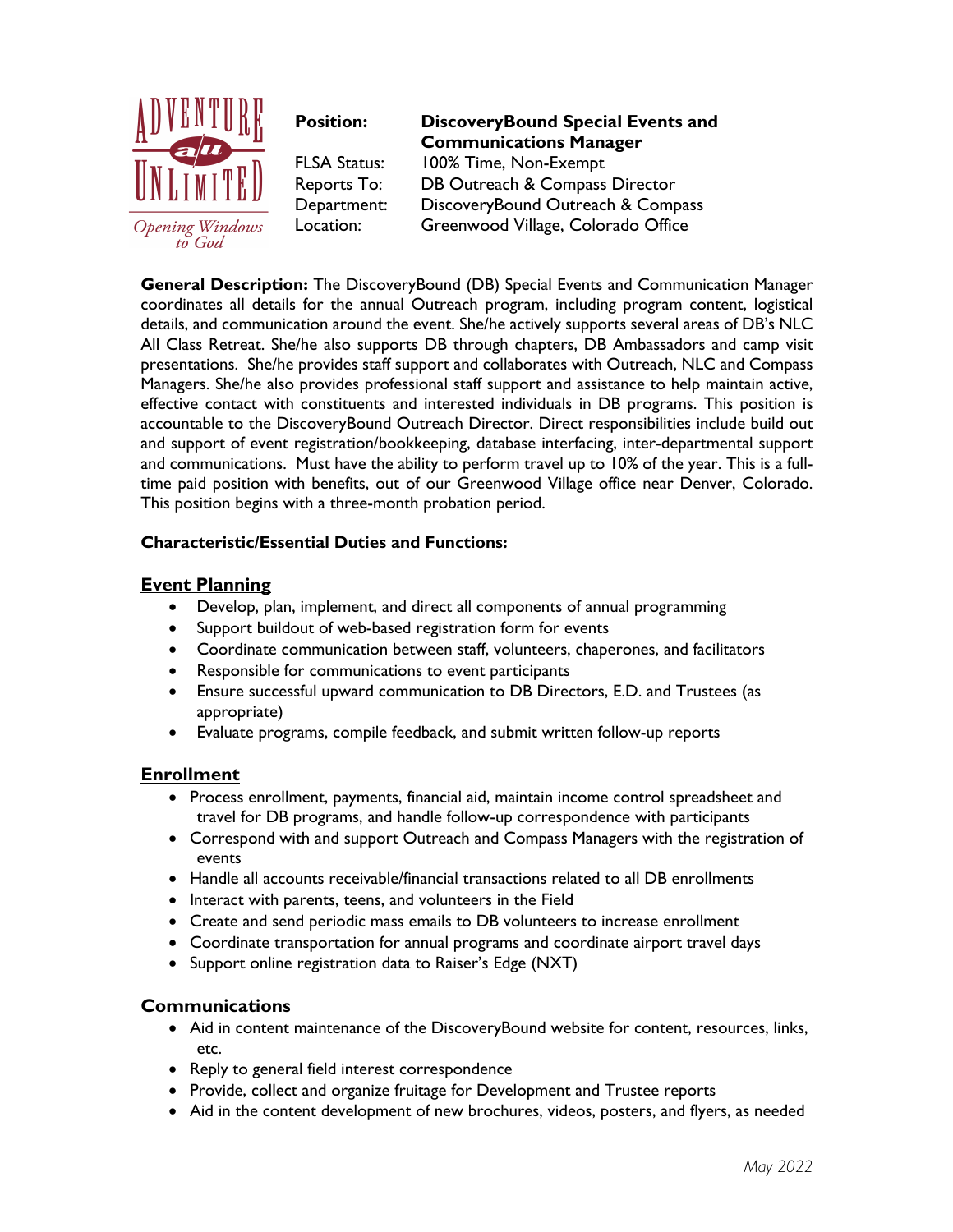# **Special Projects and Inter-Departmental Support**

- Daily metaphysically support all of DiscoveryBound and A/U activities
- Provide resource materials for field volunteers and staff, and miscellaneous items, as needed
- Support the NLC, Compass and all event programs, as needed
- Supports purpose of DiscoveryBound developing activities with a spiritual focus

# **Administrative Tasks**

- Coordinate travel for HQ-run events, and support follow-up correspondence with participants and volunteers
- Work closely with the DB Staff in the development and strategic planning of field activities
- Track and maintain chapter event reports
- Submit expense reports, credit card reports, calendars to the DiscoveryBound Outreach Director in an accurate and timely manner

# **Alumni Relations (may include)**

- Assist in the general planning and implementation of initiatives to cultivate, maintain and strengthen alumni ties
- Develop new strategies and initiatives to engage alumni
- Act as liaison to the National Alumni Board (NAB), including coordinating logistics for, and attending, its monthly video meetings and annual in-person meeting
- Support the publication of alumni communications and assist with alumni fundraising efforts, reunions and local and regional alumni initiatives
- Develop value-added services to benefit alumni as well as activities that promote the organization

### **Education/Experience**

- One to two years' experience of event planning desired
- The ability to work cooperatively with different types of individuals
- College degree preferred
- Proficient on the computer; Microsoft Office, Word, Excel, Publisher; Google Drive, etc.)
- Public relations, marketing and project management skills are also important
- The ability to communicate with, supervise and empower volunteers to be effective in their roles – experience with volunteers is preferred

# **Skills and Specifications**

- Devoted to the study and application of Christian Science
- Member of The Mother Church and/or active Christian Science branch church member
- Demonstrate successful experience in working with young people, and a deep love for the Christian Science community
- Contributes to an environment where volunteers, staff, and all ages are loved and valued
- Live according to the standards of Christian Science and standards, outlined in Employee Handbook
- Committed to CS DB experiences and inclusion of all faiths
- Relate well to people of all ages, backgrounds, and nationalities; enjoys working with volunteers
- Works well under pressure and a team player
- Excellent communication skills, both written and verbal with strong public speaking skills
- Excellent management, organization and negotiation skills
- Should be passionate about event planning